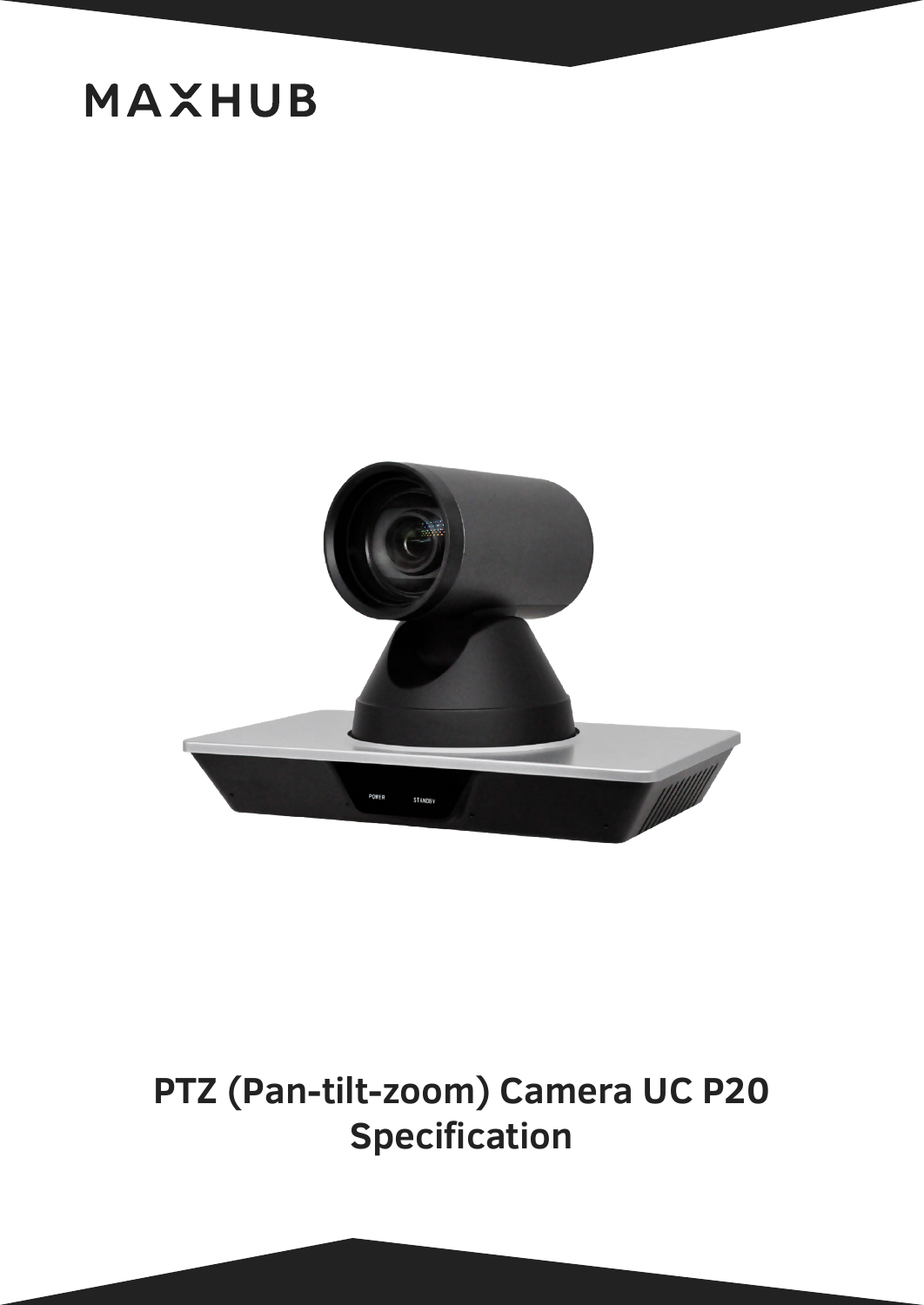#### **I. Features**

**4K UHD:** A 1/2.5-inch sensor delivers up to 8.51MP, achieving uncompromising image quality.

**AVT Port:** Supports RJ45 over twisted pair and BNC coaxial connector.

**Built-in Gravity Sensor:** Enables automatic image rotation that make convenient the installation.

**Built-in OLED Screen:** For displaying frame rate and resolution for HDMI and SDI input signal and IP address.

**Remote Control:** Built-in RS232 and RS485 that allows controlling the camera from afar Low Power Consumption during Standby: Standby power consumption is less than 400mW. **71-degree Wide-angle Lens & 12 Times Optical Zoom:** Horizontal field of view reaches 71 degrees in the UHD camera. It supports 12 times optical zoom, providing crystal clear

images near and far alike. **Broad Connectivity Supported:** Supports AVT export, as well as HDMI 2.0×1, RJ45×1. The three ports could export high definition contents simultaneously, satisfying needs in

various scenarios.

| Video System                  | 4K@60fps, 4K@50fps, 4K@30fps, 4K@25fps,<br>4K@59.94fps, 4K@29.97fps, 1080P@60fps,<br>1080P@50fps, 1080I@60fps, 1080I@50fps,<br>1080P@30fps, 1080P@25fps, 1080P@59.94fps,<br>1080I@59.94fps, 1080P@29.97fps, 720P@60fps,<br>720P@59.94fps |
|-------------------------------|------------------------------------------------------------------------------------------------------------------------------------------------------------------------------------------------------------------------------------------|
| Sensor                        | 1/2.5 inch, CMOS, Max Effective Pixel: 8.51M                                                                                                                                                                                             |
| <b>Scanning Mode</b>          | Progressive                                                                                                                                                                                                                              |
| Lens                          | 12x, $f = 4.4$ mm ~ 52.8mm, F1.8 ~ F2.6                                                                                                                                                                                                  |
| Digital Zoom                  | 16x                                                                                                                                                                                                                                      |
| Minimum Illumination          | 0.5 Lux @ (F1.8, AGC ON)                                                                                                                                                                                                                 |
| Shutter                       | $1/30s \sim 1/10000s$                                                                                                                                                                                                                    |
| White Balance                 | Auto, Indoor, Outdoor, One Push, Manual, VAR                                                                                                                                                                                             |
| <b>Backlight Compensation</b> | Supported                                                                                                                                                                                                                                |
| Digital Noise Reduction       | 2D & 3D Digital Noise Reduction                                                                                                                                                                                                          |
| Signal Noise Ratio            | $\geq$ 55dB                                                                                                                                                                                                                              |
| Horizontal Angle of View      | $71^{\circ} \sim 8.2^{\circ}$                                                                                                                                                                                                            |
| Vertical Angle of View        | $42.7^{\circ} \sim 4.5^{\circ}$                                                                                                                                                                                                          |

#### **II. Camera**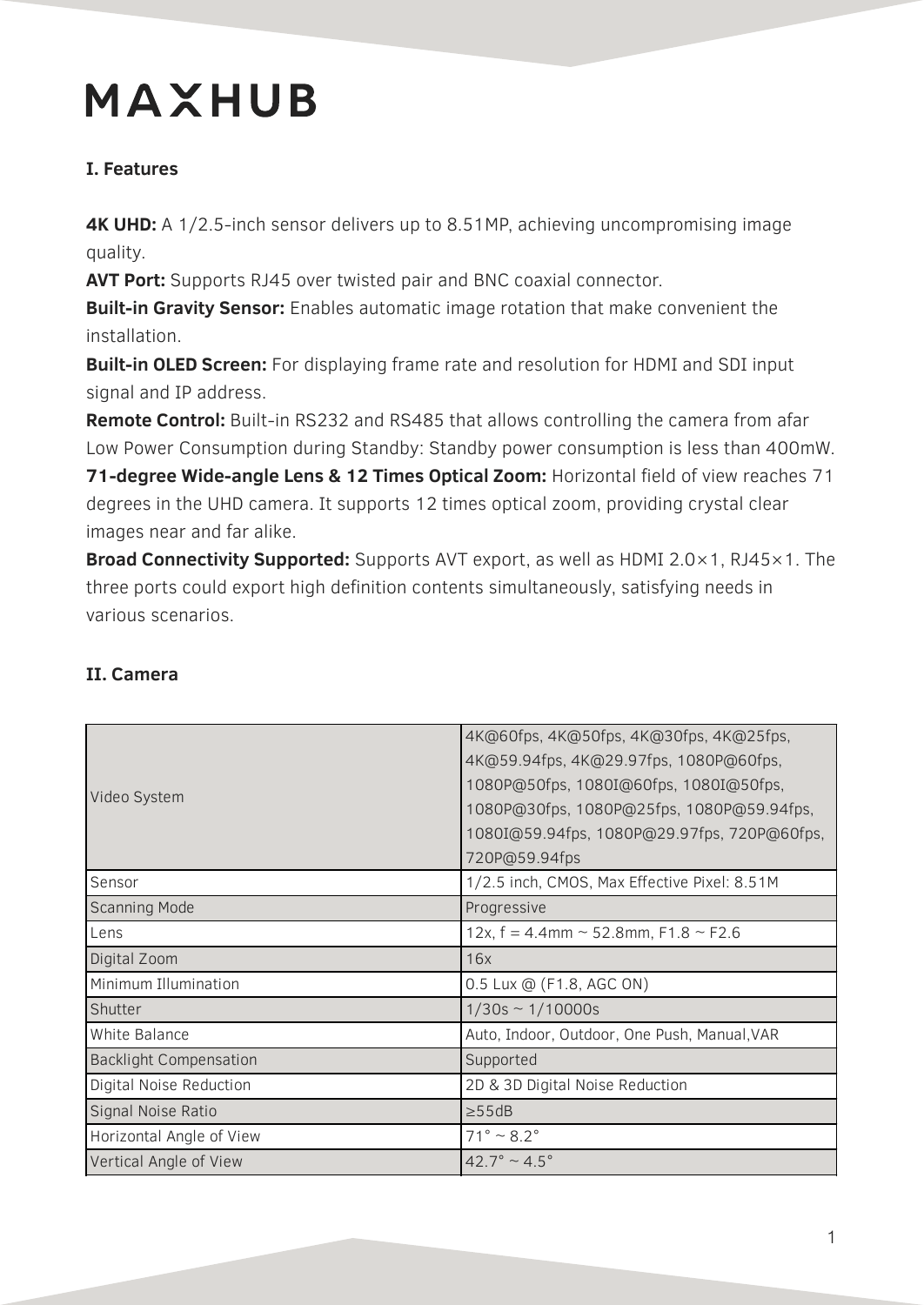| Horizontal Rotation Range      | ±170°                             |
|--------------------------------|-----------------------------------|
| <b>Vertical Rotation Range</b> | ±30°                              |
| Pan Speed Range                | $1.6^{\circ}/s \sim 76^{\circ}/s$ |
| <b>Tilt Speed Range</b>        | $0.5^{\circ}/s \sim 15^{\circ}/s$ |
| H & V Flip                     | Supported                         |
| Image Freeze                   | Supported                         |
| Number of Preset               | 255                               |
| <b>Preset Accuracy</b>         | $0.1^\circ$                       |

#### **III. UVC Features**

| Operate System                   | Windows 7, Windows 8, Windows 10, Mac OS X, |
|----------------------------------|---------------------------------------------|
|                                  | Linux, Android                              |
| Encode Format                    | YUY2 / H.264 / H.265 / MJPEG                |
| Video Format                     | YUY2: max to 1080P@30fps                    |
|                                  | H.264 AVC: max to 2160P@60fps               |
|                                  | H.264 SVC: max to 2160P@60fps               |
|                                  | MJPEG: max to 2160P@30fps                   |
| <b>USB Audio</b>                 | Supported                                   |
| USB Video Communication Protocol | $UVC$ 1.1~1.5                               |
| UVC PTZ                          | Supported                                   |

#### **IV. Network**

| Video Compression               | H.264 / H.265 / MJPEG                            |
|---------------------------------|--------------------------------------------------|
| Video Stream                    | First Stream, Second Stream                      |
| <b>First Stream Resolution</b>  | 3840x2160, 1920x1080, 1280x720, 1024x576,        |
|                                 | 960x540, 640x480, 640x360                        |
| <b>Second Stream Resolution</b> | 1280x720, 1024x576, 720x576 (50Hz                |
|                                 | supported), 720x480 (60Hz supported), 720x408,   |
|                                 | 640x360, 480x270, 320x240,                       |
|                                 | 320x180                                          |
| Video Bit Rate                  | $32kbps \sim 51200kbps$                          |
| <b>Bit Rate Control</b>         | Variable Rate, Fixed Rate                        |
| Frame Rate                      | 50Hz: 1fps $\sim$ 50fps, 60Hz: 1fps $\sim$ 60fps |
| Audio Compression               | <b>AAC</b>                                       |
| Audio Bit Rate                  | 96Kbps, 128Kbps, 256Kbps                         |
| Protocols                       | TCP/IP, HTTP, RTSP, RTMP/RTMPS,                  |
|                                 | ONVIF, DHCP, SRT, Multi-cast                     |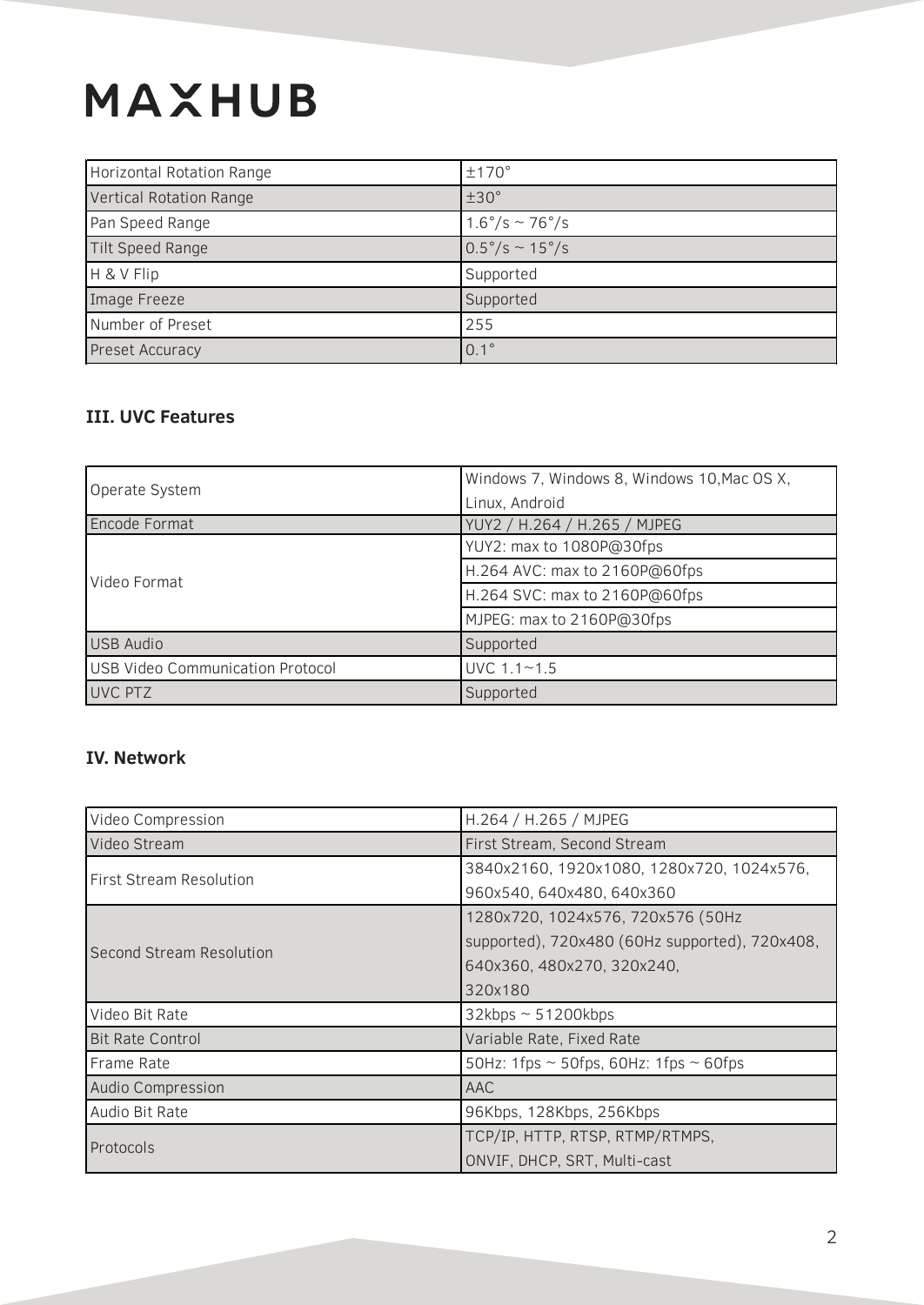#### **V. Input & Output**

| Network Interface       | 1 × RJ45: 10/100/1000Mbps Adaptive Ethernet Port |
|-------------------------|--------------------------------------------------|
|                         |                                                  |
| Communication Interface | 1×RS232 IN: 8pin Min DIN, Max Distance: 30m,     |
|                         | Protocol: VISCA / Pelco-D / Pelco-P              |
|                         | 1×RS485: 3pin phoenix port, Max Distance: 1200m, |
|                         | Protocol: VISCA / Pelco-D / Pelco-P              |
| Audio Interface         | 1×LINE IN: 3.5mm Audio Interface                 |
| <b>HDMI</b> Interface   | 1×HDMI: Version 2.0                              |
| 3G-SDI Interface        | 1×3G-SDI: BNC type, 800mVp-p, 75Ω.Along to       |
|                         | SMPTE 424M standard                              |
| USB Interface           | 1 × USB 3.0: Up to 4K@60fps compressed video and |
|                         | 1080P original video can be output               |
| Power Jack              | JEITA type (DC IN 12V)                           |

#### **VI. Power & Physical**

| Input Voltage              | <b>DC 12V</b>                     |
|----------------------------|-----------------------------------|
| <b>Current Consumption</b> | $1.0A$ (Max)                      |
| Operating Temperature      | $-10^{\circ}$ C ~ 40 $^{\circ}$ C |
| Storage Temperature        | $-40^{\circ}$ C ~ 60 $^{\circ}$ C |
| Power Consumption          | $12W$ (Max)                       |
| Dimension                  | 238mm×131.8mm×166.35mm            |
| Net Weight                 | 1.3kg                             |

#### **VII. Statement**

Size and weight may vary by configuration and manufacturing process, please refer to the actual product.

The product images are for illustrative purposes only and may slightly differ in appearance, color, size, etc. from the actual product.

The description, illustrations, etc. in the document may subject to change in accordance with the latest product specification and performance.

Should the above-mentioned change in the document become necessary, the document may be updated without written notice.